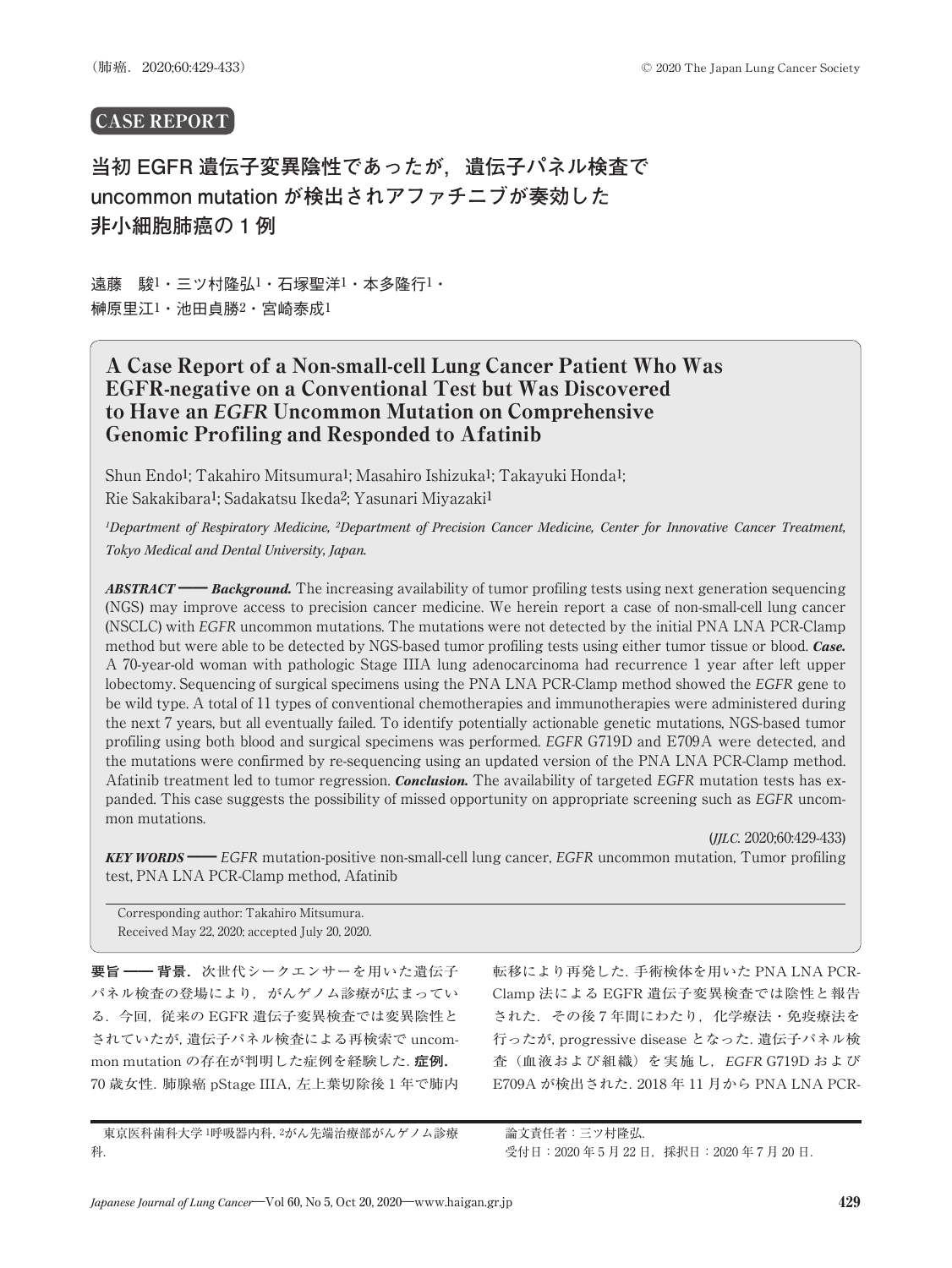Clamp 法の検索領域が拡大されたため,同法を再検した ところ遺伝子パネル検査と同様の変異が検出され、ア ファチニブを開始し奏効を得た.**結論**.EGFR 遺伝子変 異検査の過渡期に変異陰性と診断された非小細胞肺癌症 例の中には,治療効果が期待できる uncommon mutation

をもつ症例が混在している可能性がある. **索引用語** ━━ EGFR 遺伝子変異陽性非小細胞肺癌, *EGFR* uncommon mutation,がん遺伝子パネル検査, PNA LNA PCR-Clamp 法,アファチニブ

### **はじめに**

現在,次世代シークエンサー (next generation sequencing;NGS)を用いた遺伝子パネル検査の登場によ り,がんゲノム解析とその結果に基づくがんゲノム診療 が急速に広まっている.<sup>1,2</sup> また、EGFR をはじめとした ドライバー遺伝子異常を調べる検査法も,ゲノム解析技 術ならびにチロシンキナーゼ阻害薬(tyrosine kinase inhibitor; TKI)の開発とともに検査精度の向上と変遷を 遂げてきた.3,4

我々は,当初 EGFR 遺伝子変異陰性と診断されていた が,遺伝子パネル検査により *EGFR* uncommon mutation が同定された症例を経験した. 本症例の経過は、EGFR 遺伝子変異検査の変遷とともに考察することで理解が可 能となる教訓的な症例と考えて報告する.

#### **症 例**

症例:70 歳,女性.

既往歴:肺動脈血栓塞栓症(68 歳),甲状腺機能低下 症,副腎機能低下症(69 歳).

喫煙歴:なし.

家族歴:特記すべき事項なし.

現病歴:X-8 年に胸部異常陰影で近医を受診し,胸部 CT で左肺 S1+2に 30 mm 大の結節影を指摘された. 当 院呼吸器外科で胸腔鏡下左上葉切除と 2 群リンパ節郭清 を施行され,術後診断は肺腺癌 pT2aN2M0 Stage IIIA であった.シスプラチン+ビノレルビンによる術後化学 療法を4コース行った. しかし X-7年に肺内転移で再 発し (Figure 1A), PNA LNA PCR-Clamp 法で行った手 術検体の EGFR 遺伝子変異検査は,この時点では陰性の 報告であった. 同月から薬物療法として、シスプラチン (2 コース目からカルボプラチンに変更)+ペメトレキセ ド 4 コース, ペメトレキセド維持療法 2 コース, X-6 年 3 月からカルボプラチン+パクリタキセル 6 コースを 投与し, progressive disease となった. X-5年には当時 EGFR 陰性例でも使用されることのあったエルロチニブ を開始し, stable disease を得たが (Figure 1B), Grade 3 の皮疹のため 1 年 2 ヶ月で中止した.

その後,ドセタキセル,ニボルマブ(副腎機能低下症,

甲状腺機能低下症を発症),テガフール・ギメラシル・オ テラシルカリウム配合剤,ナブパクリタキセル,ゲムシ タビン,アムルビシン,アテゾリズマブを投与した後, progressive disease となった.その他の遺伝子検査につ いても、ALK/ROS1 融合遺伝子および BRAF 遺伝子変 異は陰性であった. 標準治療が終了していると考え、治 療標的遺伝子の探索を目的に遺伝子パネル検査を行っ た.

現症: Eastern Cooperative Oncology Group performance status (PS) 1, 身長 150 cm, 体 重 62.5 kg, BMI 27.7 kg/m2,左鎖骨上リンパ節を触知する,呼吸音に異常 なし.

胸部単純 X 線:両肺の多発結節影を認める.

胸部 CT:両肺に多発結節影・粒状影を認め,縦隔・ 両側肺門部リンパ節腫大を認める(Figure 1C).

臨床経過:腫瘍組織の再生検を検討したが,肺病変か ら安全に十分量の組織を採取できる病変がなかった. そ のため,本院における臨床研究(G2017-002)に参加し, 血液によるリキッドバイオプシーならびに手術検体を用 いて,それぞれ Guardant360Ⓡならびに FoundationOneⓇ CDx による遺伝子パネル検査を行った.リキッドバイオ プシーでは *EGFR* エクソン 18 番上の G719D ならびに E709A をはじめ、Table 1 に示す遺伝子異常が検出され た.そのうち,変異アレル頻度(同一の遺伝子座にあり ながら塩基配列が異なる変異体である対立遺伝子が一定 の集団内に存在する頻度, variant allele fraction)の高 か っ た,*EGFR* G719D ならびに E709A,*TP53* R282W は手術検体からも同様に検出された (Table 1). X-7 年に施行した PNA LNA PCR-Clamp 法では EGFR 遺伝 子変異が陰性と報告されたが,今回の遺伝子パネル検査 では変異陽性の報告であった.この原因を調べると,2018 年 11 月から PNA LNA PCR-Clamp 法(LSI メディエン ス社)で探索できる uncommon mutation が追加されて おり,今回遺伝子パネルで変異を認めた箇所については 2018 年 11 月以前に行われた検査で探索されていないこ とが判明した(Table 2).手術検体を用いて再度現行の PNA LNA PCR-Clamp 法 で 解 析 し た と こ ろ,*EGFR* G719D と E709A が検出された.

免疫チェックポイント阻害薬(immune checkpoint in-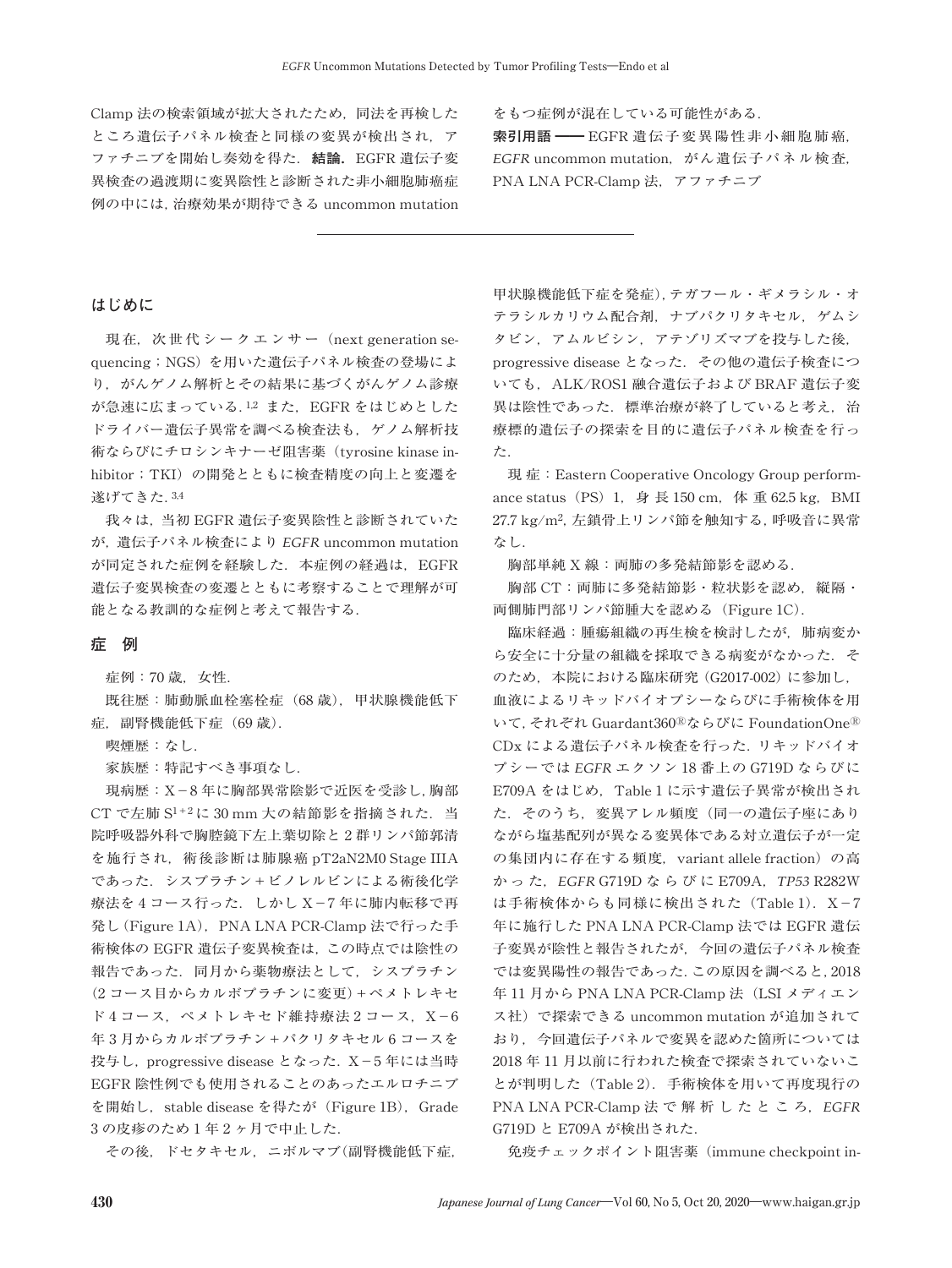

Figure 1. The sequential images of the patient. (A) Chest computed tomography (CT) at the time of recurrence shows a small nodule in the right upper lobe. (B) CT at 12 months after the initiation of erlotinib (3rd line) shows a small nodule growing in the right upper lobe. (C) CT just before genomic profiling shows metastases in both lungs. (D) CT of the patient after 6 weeks of afatinib administration shows a therapeutic response.

|  |  |  | <b>Table 1.</b> Tumor Profiling Test Findings |  |  |
|--|--|--|-----------------------------------------------|--|--|
|--|--|--|-----------------------------------------------|--|--|

| FoundationOne® CDx<br>(Surgical specimen) | Guardant $360^{\circ}$<br>(Blood) |           |  |  |
|-------------------------------------------|-----------------------------------|-----------|--|--|
| $\cdot$ EGFR G719D                        | $\cdot$ EGFR G719D                | $1.9\%$ * |  |  |
| $\cdot$ EGFR E709A                        | $\cdot$ EGFR E709A                | 1.6%      |  |  |
| $\cdot$ TP53 R282W                        | $\cdot$ CTNNB1 G34E               | 0.7%      |  |  |
| $\cdot$ ERBB2 K682N                       | $\cdot$ TP53 R282W                | 1.5%      |  |  |
|                                           | · ERBB2 A622T (VUS)               | 0.3%      |  |  |

\*the variant allele fraction (% cell-free DNA).

hibitor; ICI)の投与後ではあったものの、病状の進行が 早く,リスクを説明した上でアファチニブを選択した. X 年 3 月から以前に認めた副作用である皮疹の忍容性を 考慮し,アファチニブ 20 mg/日と減量して投与を開始し た.投与後速やかに胸部 X 線で両肺の多発結節は縮小 し,胸部 CT で著明な肺転移の縮小を認めた(Figure 1D).Grade 2 の皮疹が出現したが,外用薬やミノサイク リン塩酸塩の内服で自制内となり,アファチニブ開始 12 ヶ月後の現在も治療継続中である.

## **考 察**

非小細胞肺癌に多いドライバー遺伝子である EGFR 遺伝子変異のうち,85~90% はエクソン 19 番上の欠失 変異あるいはエクソン 21 番上の点変異 (L858R) であ り,5,6 それ以外の変異は uncommon mutation と称され る.この uncommon mutation に対する EGFR-TKI の効 果は、common mutation よりもやや劣るとされる.7 肺 癌診療ガイドライン 2019 年版においては uncommon mutation に対して,ゲフィチニブ,エルロチニブあるい はアファチニブのいずれかを用いた治療が推奨されてい るが、薬剤の優劣については結論付けられていない.8 Kohsaka らは,これまでゲノム解析で報告された EGFR 遺伝子上の変異を細胞株に導入して,EGFR-TKI による 薬剤感受性試験を行い,エクソン 18 番上の G719X や E709A の点変異において,アファチニブが高い感受性を 示すことを報告している.<sup>9</sup> これを裏付けるかのように, LUX-Lung 2, 3, 6 試験の統合解析から, T790M とエク ソン 20 上の挿入変異以外の uncommon mutation 症例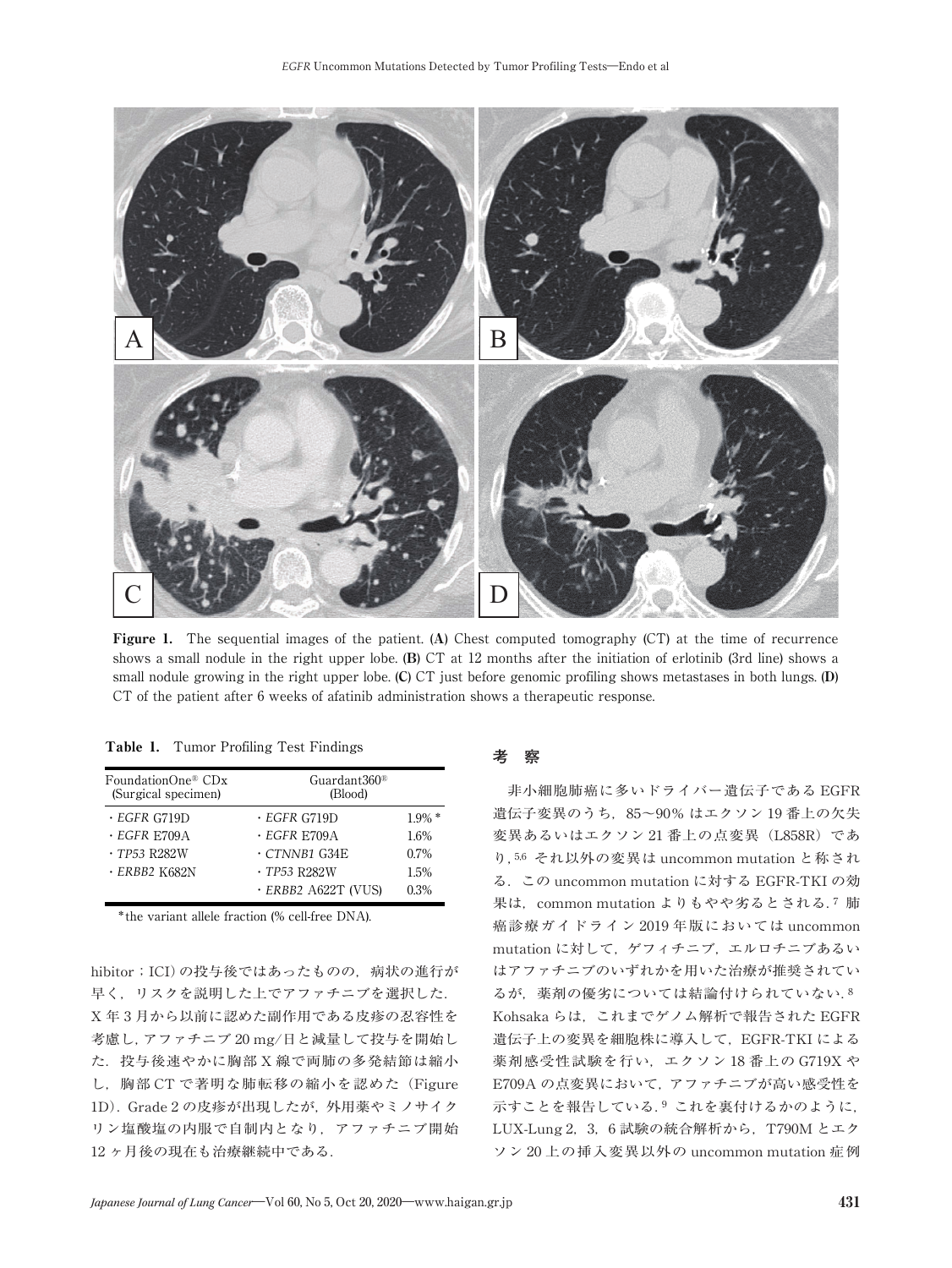|        | PNA LNA PCR-Clamp     |                       |              |              |                                         |              |
|--------|-----------------------|-----------------------|--------------|--------------|-----------------------------------------|--------------|
|        | Until<br>October 2018 | From<br>November 2018 | Cobas®       | therascreen® | Oncomine Dx<br>Target Test <sup>®</sup> |              |
| Exon18 | G719A                 | G719A                 | G719A        | G719A        | G719A                                   | <b>R108G</b> |
|        | G719C                 | G719C                 | G719C        | G719C        | G719C                                   | <b>R108K</b> |
|        | G719S                 | G719S                 | G719S        | G719S        | G719S                                   | A289T        |
|        |                       | $G719D*$              |              |              | G719D                                   | A289D        |
|        |                       | G719R                 |              |              | E709A                                   | A289V        |
|        |                       | $E709A*$              |              |              | E709G                                   | S492R        |
|        |                       | E709K                 |              |              | <b>E709K</b>                            | G598V        |
|        |                       | <b>S720F</b>          |              |              | E709V                                   | G598A        |
| Exon19 | Deletions             | Deletions             | Deletions    | Deletions    | Deletions                               |              |
| Exon20 | <b>T790M</b>          | <b>T790M</b>          | <b>T790M</b> | <b>T790M</b> | <b>T790M</b>                            |              |
|        |                       |                       | S768I        | S768I        | S768I                                   |              |
|        |                       |                       | Insertions   | Insertions   |                                         |              |
| Exon21 | L858R                 | L858R                 | L858R        | L858R        | <b>L858R</b>                            |              |
|        | L861Q                 | L861Q                 | L861Q        | L861Q        | L861Q                                   |              |
|        |                       | L861R                 |              |              | L861R                                   |              |
|        |                       | L858M                 |              |              | L858M                                   |              |
|        |                       | T854A                 |              |              |                                         |              |
|        |                       | K860I                 |              |              |                                         |              |

Table 2. The Targeting Gene Regions of *EGFR* in Companion Diagnostics as of March 2020

\**EGFR* G719D and E709A were detected on a re-examination of the PNA LNA PCR-Clamp method in this case.

に対して,アファチニブは 71.1% の奏効率が示された.<sup>10</sup> とくにエクソン 18 番上の G719X に対する治療効果につ いては、第一世代 EGFR-TKI の奏効率 32% に対し、ア ファチニブの奏効率は 78% であった.6,10 本症例ではこ れらを踏まえてアファチニブを導入した結果,副作用の 懸念から減量したにもかかわらず,良好な治療効果が得 られた.

本邦における EGFR 遺伝子変異検査は、EGFR-TKI の新規開発と同期するように変遷を遂げてきた. 2007 年からは薬事未承認検査法(laboratory developed test; LDT 相当法)が登場し,2012 年以降は体外診断用医薬品 (in vitro diagnostics; IVD法)が承認され、2016年から は IVD 法がコンパニオン診断薬として使用されるよう に な っ た.PNA LNA PCR-Clamp 法 は LDT 法, therascreen<sup>®</sup> EGFR 変異検出キットおよびコバス<sup>®</sup> EGFR 変異検出キットは IVD 法に含まれる.<sup>4</sup> また, 2019 年からは NGS によるコンパニオン診断薬の利用が 始まった.<sup>11</sup> 上述のように保険診療上の検査法の位置付 けが変遷するだけではなく,これらの検査は検索可能な 変異領域を拡大させており,そのことが本症例で見られ た逆説的な検査結果の原因であった.具体的には *EGFR* uncommon mutation の薬剤感受性の理解の深まりに伴 い,2018 年 11 月から PNA LNA PCR-Clamp 法の検索対 象範囲が拡大した一方で,2020 年 3 月現在で IVD 法の

コバス® EGFR 変異検出キット, therascreen® EGFR 変異検出キットの検索対象変異には,*EGFR* エクソン 18 番上の G719D や E709A は含まれていない(Table 2). PNA LNA PCR-Clamp 法の過渡期に EGFR 遺伝子変異 検査を行った症例や,IVD 法をコンパニオン診断薬とし て使用していた症例については,本症例のように EGFR 遺伝子陰性と報告されている可能性がある. LUX-Lung 2,3,6 試験の統合解析では,uncommon mutation 保有 者は,女性が 57~62%,非喫煙者が 57~65% と多い傾向 にあり,<sup>10</sup> 女性,非喫煙者などの臨床的背景をもつ場合, より詳細な遺伝子検索を検討する価値があると考えられ る.

Guardant360Ⓡによる血液のリキッドバイオプシーと 組織検体での NGS による解析において,*EGFR*,*ALK*, *ROS1* および *BRAF* の異常の一致率は 98.2% と報告され ている.12 本症例では再生検は行わなかったものの、エ ルロチニブを含めた治療後のリキッドバイオプシーの結 果は,薬物治療前の手術検体の遺伝子変異と共通してい たことが判明した. 加えて、リキッドバイオプシーで *EGFR* T790M などの耐性遺伝子の検出がなかったこと を参考に手術検体での PNA LNA PCR-Clamp 法の再検 査を行い,その結果を踏まえた上でアファチニブを選択 した.一方,ICI 投与後の EGFR-TKI 投与では有害事象 の増加する可能性が示唆されており,<sup>13</sup> ICI を含めた